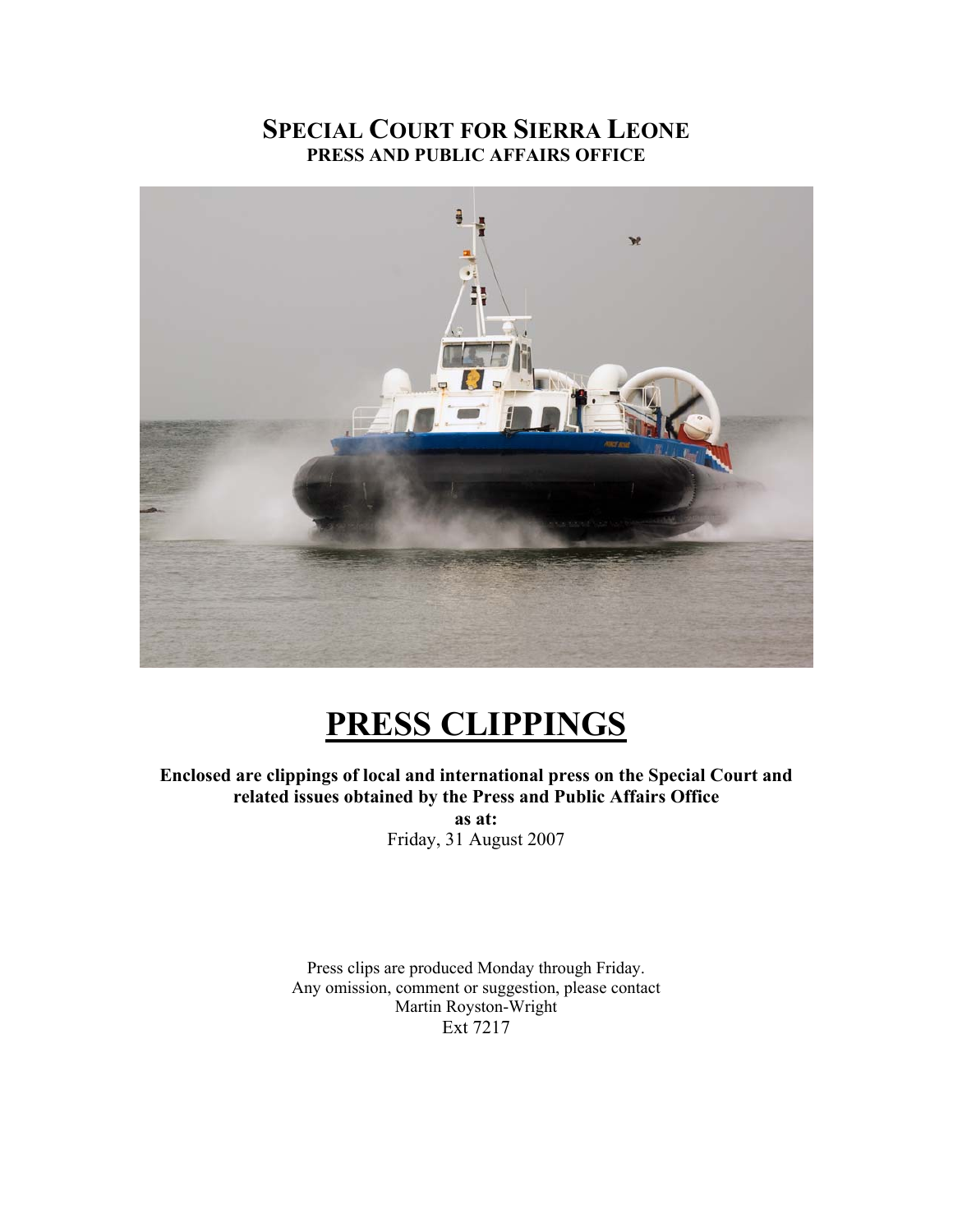| <b>Local News</b>                                                                |              |
|----------------------------------------------------------------------------------|--------------|
| Special Court To Sentence Kondewa, Others Sept 24 <sup>th</sup> / Standard Times | Page 3       |
| <b>International News</b>                                                        |              |
| Hinga Norman Family Press Release / The Patriotic Vanguard                       | Page 4       |
| Trial or Error / Straight.Com                                                    | Page 5       |
| Ban Ki-moon Voices Concern Over Post-Election Violence / UN News                 | Page 6       |
| UNMIL Public Information Office Media Summary / UNMIL                            | Pages $7-10$ |
| Uganda's Rebel Leader Sets Conditions for Local Courts / Voice of America        | Page 11      |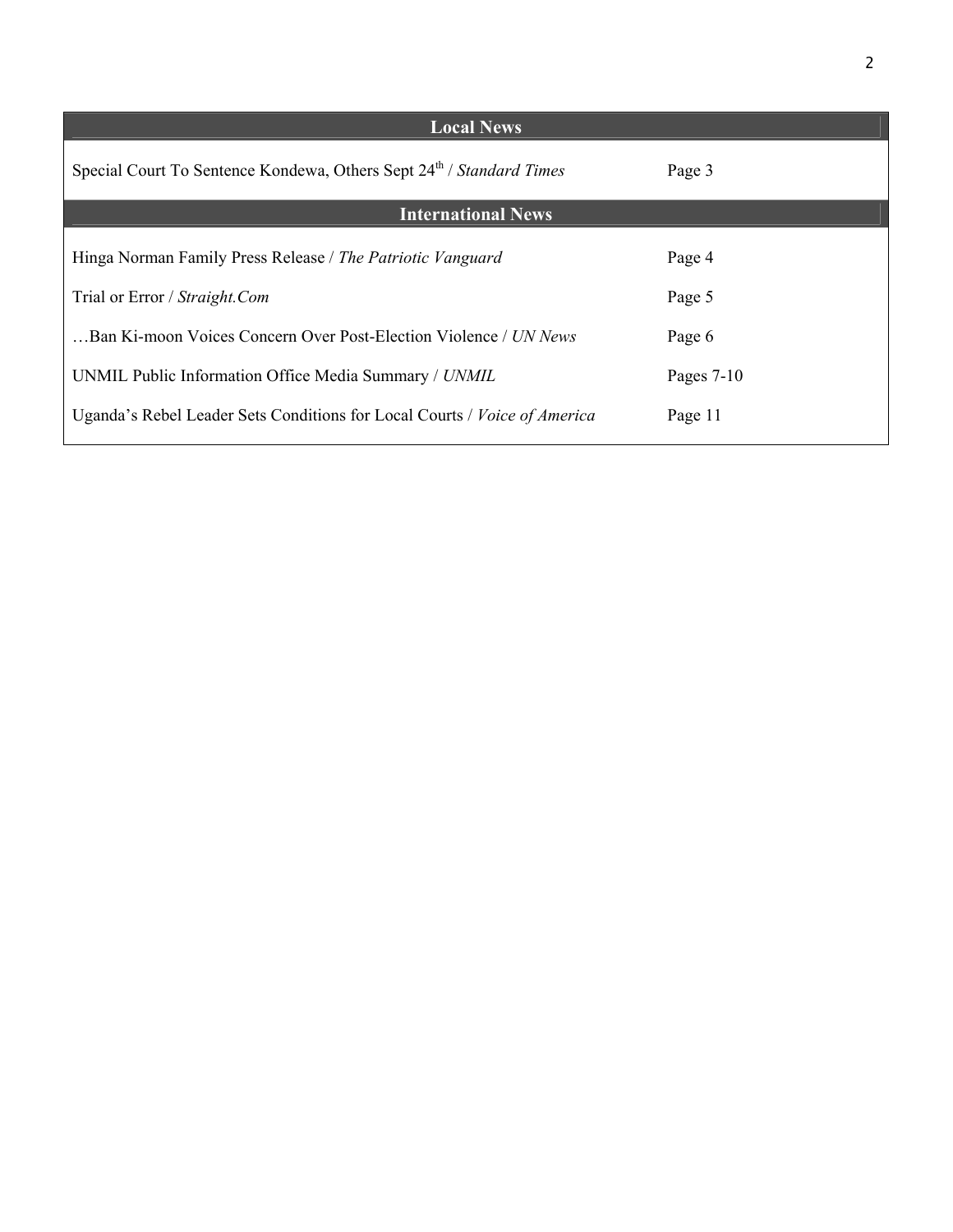# Standard Times Friday, 31 August 2007



# sentence Kondowa, others Sept 24<sup>th</sup>

**FROM PAge 1** 

However, other members of the Civil Defence Forces who fought along side the late Chief Sam Hinga Norman have already been found guilty by the Special Court of Sierra Leone.

According to the Public Relations Officer, Mr. Peter Anderson who spoke with this press yesterday, the date for sentencing the convicts has not changed contrary to wide spread rumours.

Mr. Anderson said that the oral arguments will take place on the

15th September, 2007 while the sentencing will take place on the 24th September, 2007.

Both convicts, Moinina Fofanah and Alieu Kondowa have been found guilty of several offences ranging from murder, rape, looting to unlawful killings contrary to the Geneva Convention.

Now that they have been found guilty and convicted, they would be sentenced a number of years. It would be recalled that two months back, Santigie Borbor Kanu, alias 55, Ibrahim Bazzy Kamara, and Alex Tamba Brima were found guilty by the court and sentenced to forty years and above.

It is not known for how long the CDF leaders would be sentenced. After the sentencing of the CDF leaders, the trials of the Revolutionary United Front detainees would commence full, says Special Court sources.



[Note: This entire article is based on an SMS text message to the press debunking an internet rumour that the sentencing had been delayed.]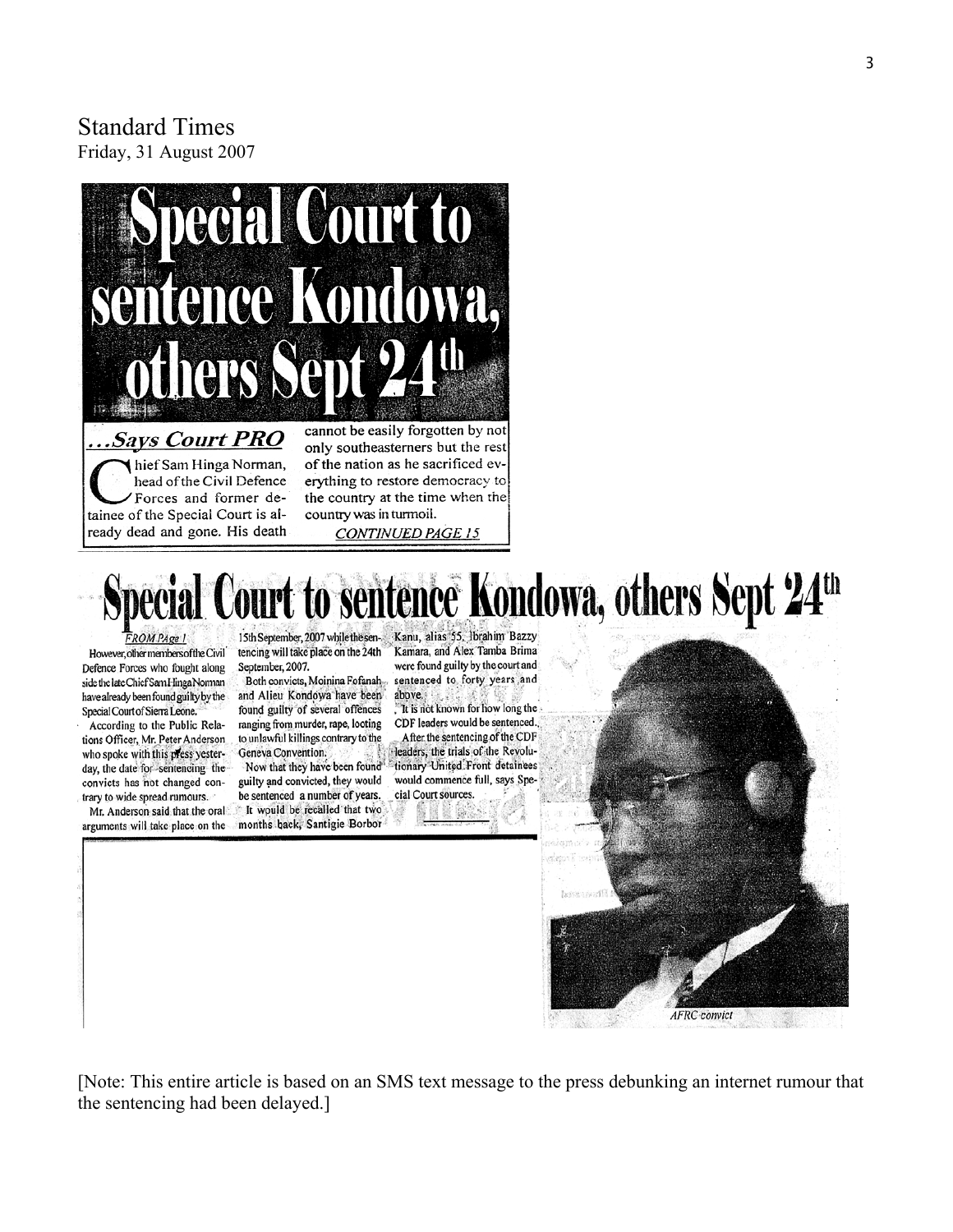# The Patriotic Vanguard

Thursday, 30 August 2007

#### **Hinga Norman Family Press Release**

Statement from Hinga Norman Family, Moinina Fofana & Alieu Kondewa

For Public Release, August 30, 2007

It has come to the attention of the family of Chief Sam Hinga Norman, Late of Ngolala Village, Valunia Chiefdom, Bo District in the Southern Region of Sierra Leone that certain persons representing the Women's Wing of the Sierra Leone People's Party (SLPP) under the direction of Mrs. Mamie Norman have in the last several days made attempts to visit the grave of Mr. Norman in his ancestral home of Ngolala. The Hinga Norman



family wishes to inform the public that former Vice President, Dr. Albert Joe Demby, is the chief adviser and guardian of the Hinga Norman family and the Rev. Alfred M. SamForay of the United States represents the family in all matters relating to the trial and death of Chief Hinga Norman. The public is, therefore, advised that no person or group is authorized to perform any ceremonies, rites or rituals on the grave of Chief Hinga Norman without the expressed permission of the Hinga Norman family through their designated representative.

The family also wishes it to be known that any unauthorized visit to the gravesite of Chief Hinga Norman with the intent of pouring libation or any similar activity is a violation of the family's right to privacy. The High Priest of the Kamajors, Alieu Musa Kondewa, also wishes to inform the public that the burial site of Chief Hinga Norman remains a sacred site for the Kamajor, Wunde and Poro Societies and non-Initiates and female relatives of the Chief are clearly forbidden to perform any ceremonial activities at the gravesite. Members of the Kamajor Movement, chiefs and elders of Valunia Chiefdom, Ngolala Village and Mongere Town are hereby advised accordingly.

On a related matter, former CDF Director of War, Mr. Moinina Fofana and former Chief Initiator of the Kamajors, Dr. Alieu Kondewa, wish to relay to the public that contrary to statements to that effect, they have not re-joined the Sierra Leone People's Party and neither they nor any members of their immediate family have accepted any offers for that purpose. It is to be recalled that Mr. Fofana, Dr. Kondewa and Chief Sam Hinga Norman, previous to his death, issued a public statement in which they resigned as members of the SLPP and although fraternal discussions have been held at the Detention Center over the past few days between Mr. Fofafana and Dr. Kondewa on one hand and representatives of the SLPP including Dr. John Karimu and Mr. John Benjamin on the other hand, there has been no retraction by the Kamajor leaders as to their membership of the People's Movement for Democratic Change (PMDC). Mr. Fofana and Dr. Kondewa further wish to inform that they have issued no instructions regarding membership in the SLPP to rank and file members of the Kamajor Movement, friends or family.

Finally, the Hinga Norman family wishes it to be known that they have taken no sides in the present campaign for the presidency of the Republic of Sierra Leone and prevails on all concerned to respect their wishes on this matter.

Alfred Munda SamForay, For the Hinga Norman Family, Moinina Fofana & Alieu Kondewa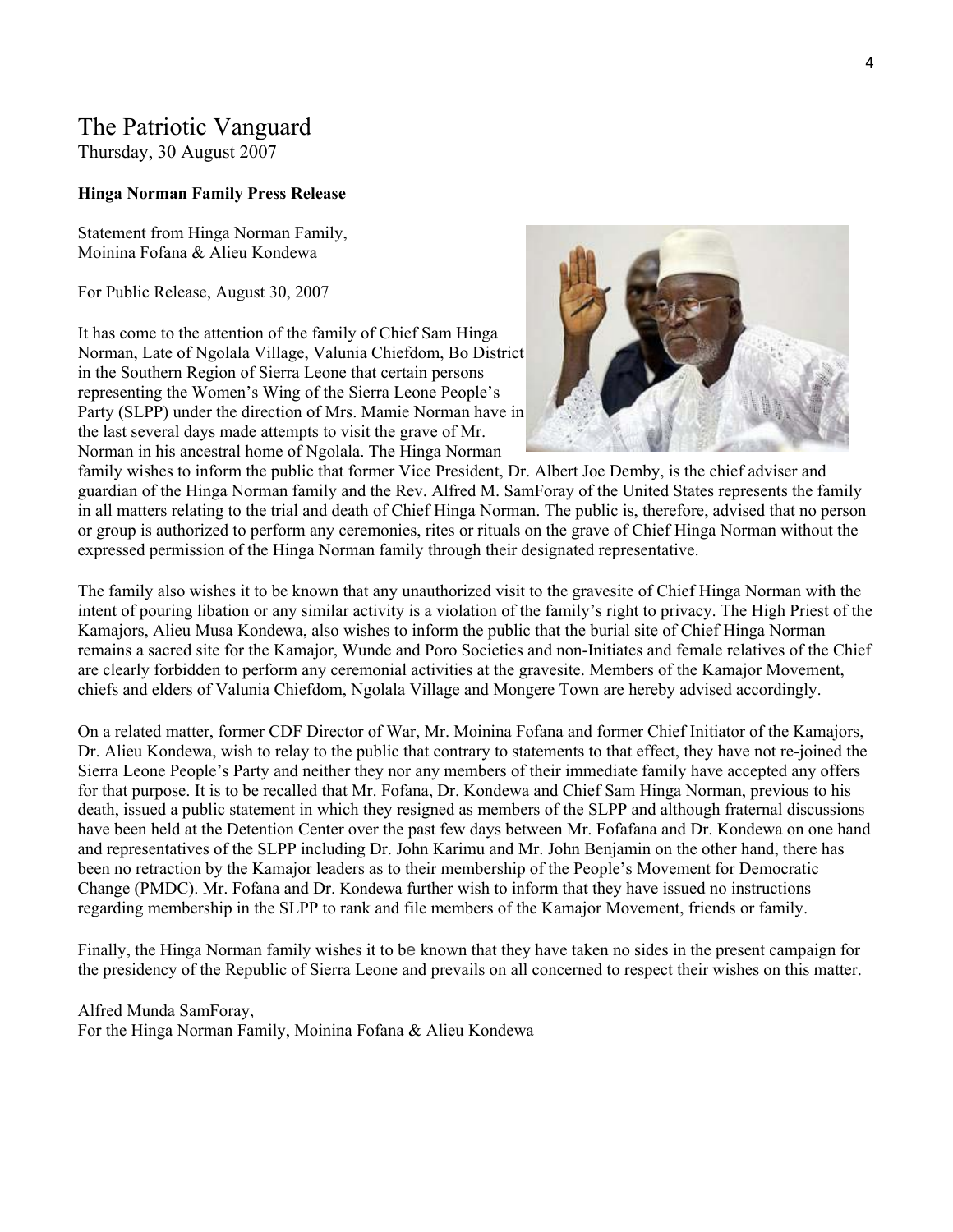#### Straight.Com Thursday, 30 August 2007 http://www.straight.com/node/107550/print

# **Trial or error**

Ian Reid, case manager for the UN's International Criminal Tribunal for the former Yugoslavia, is coming to the West Vancouver Memorial Library (1950 Marine Drive) next Thursday (September 6), to talk about the war-crimes trials of late Yugoslavian president Slobodan Milosevic and former Liberian president Charles Taylor.

The discussion period scheduled to take place after the presentation should be interesting: although Milosevic was widely reviled, several observers over the years (among them Osgoode Hall law professor Michael Mandel) have condemned the UN's tribunal as slanted to justify NATO's controversial 1999 bombing campaign in Yugoslavia.

The talk starts at 7:30 p.m. and admission is free. For more, see *www.westvanlibrary.ca/* or call 604-925- 7405.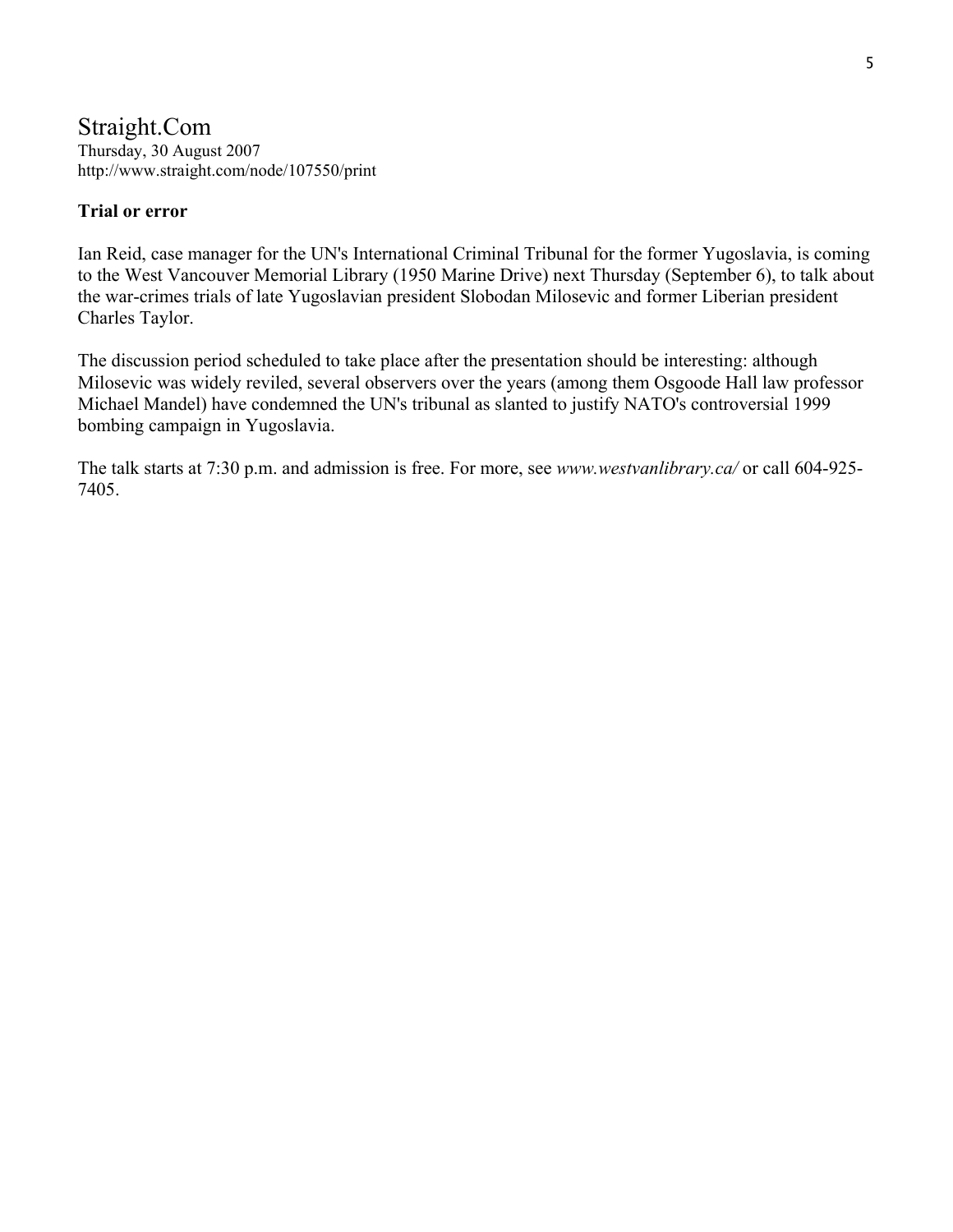# UN News Service (New York) Wednesday, 30 August 2007

#### **Sierra Leone - Ban Ki-moon Voices Concern Over Post-Election Violence**

Secretary-General Ban Ki-moon today expressed concern about the rising tensions and violence over the past week in Sierra Leone, which earlier this month held its first presidential and parliamentary polls since United Nations peacekeepers departed in 2005.

"He calls on all parties and their leaders to do everything necessary to prevent the situation from escalating," his spokesperson said in a statement.

Mr. Ban once again commended the people of the West African nation for the "peaceful and orderly manner in which the first round of the electoral process was held."

The 11 August presidential and parliamentary elections were Sierra Leone's second since the end of the decade-long civil war in 2002, and the first since the withdrawal of the UN Mission in Sierra Leone (UNAMSIL) in December 2005.

On Monday, the Security Council issued a press statement praising the "exemplary conduct" of Sierra Leoneans during the first round of the polls.

The 15-member body also urged the public "to maintain the same sense of purpose, discipline and patience as the electoral process enters its final and decisive phase," the run-off in the presidential election on 8 September between Ernest Bai Koroma of the All People's Congress (APC) and incumbent Vice-President Solomon Berewa of the Sierra Leone People's Party (SLPP). The two men are vying to succeed Ahmad Tejan Kabbah.

In a statement earlier this month, the Secretary-General welcomed the peaceful atmosphere of the first round of voting but cautioned that the same atmosphere must prevail during the remainder of the election process.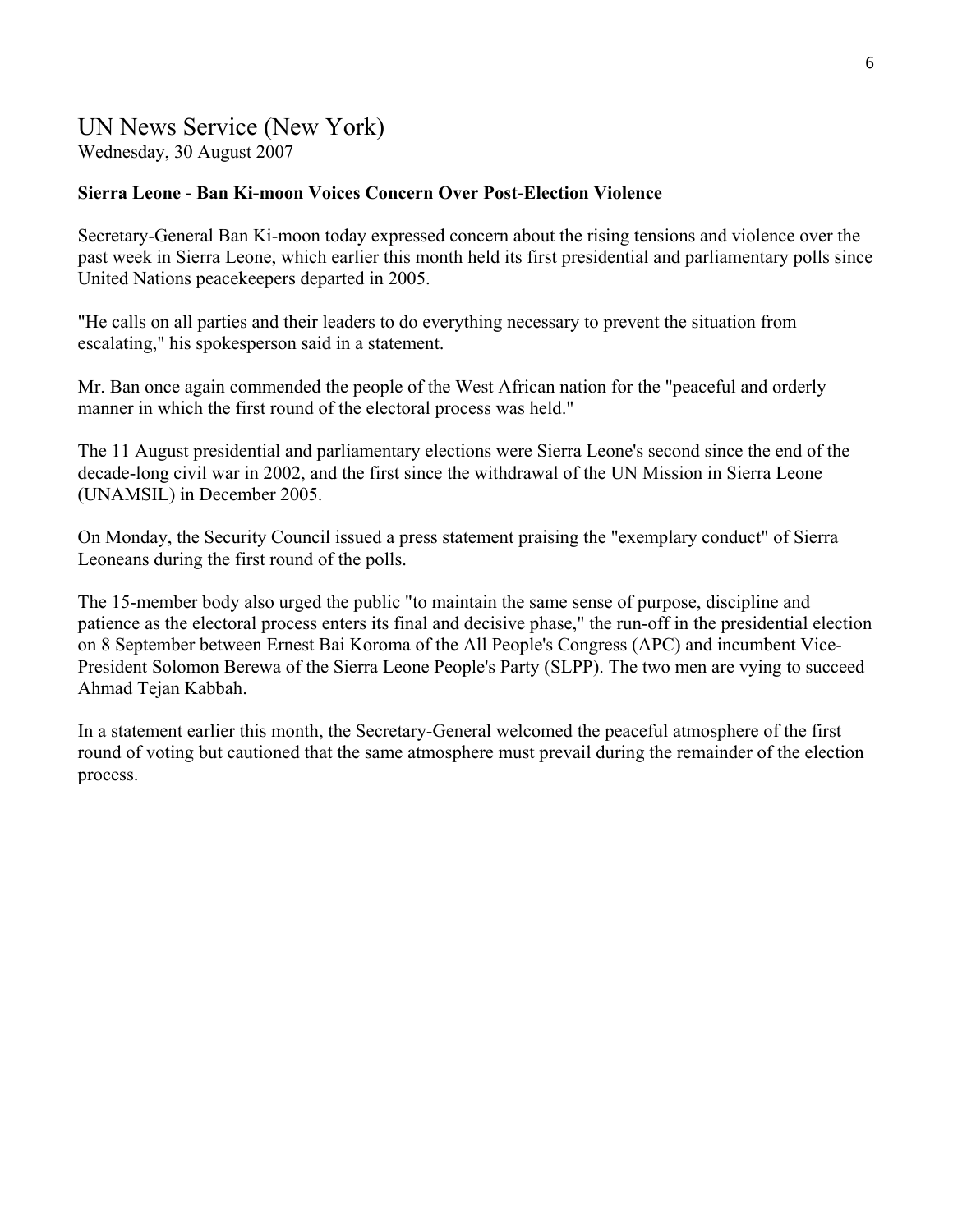

United Nations Mission in Liberia (UNMIL)

# **UNMIL Public Information Office Media Summary 30 August 2007**

*[The media summaries and press clips do not necessarily represent the views of UNMIL.]*

# **International Clips on Liberia**

# **President Johnson Sirleaf Off to Italy**

Monrovia, Aug 30, 2007 (Liberia Government/All Africa Global Media via COMTEX) --President Ellen Johnson Sirleaf has left the country for Italy on a working visit. While in Italy, the President will hold bilateral talks with Italian government officials including that country's Prime Minister Romano Prodi and President Giorgio Napolitano. An Executive Mansion release says President Sirleaf will also participate in a conference in Turin, Italy, hosted by the United Nations Institute for Training & Research (UNITAR). The Agency is committed to supporting programs that will have a sustainable impact. UNITAR operates under the principle that only carefully designed and implemented training programmes can make a lasting contribution to national development.

# **Liberian Solicitor General: government ready to try ex-president**

Source: Dpa English Date: August 30, 2007

Monrovia\_(dpa) \_ Liberian Solicitor General Tiawon Gongloe said Thursday that the government of President Ellen Johnson-Sirleaf, in its determination to crack down on corruption in the public sector, is prepared to put former head of state Charles Bryant on trial. Gongloe said the stage is set to try Bryant. He praised the Supreme Court for denying Bryant immunity from prosecution and said "this government is trying to end the culture of impunity." "This decision is a notice to all of us as it clearly depicts the fact that no one is above the law," the tough-speaking Solicitor General told journalists at a United Nations briefing in Monrovia.

# **Refugees Refuse to Leave Oru Camp**

Abeokuta, Aug 30, 2007 (Vanguard/All Africa Global Media via COMTEX) -- REFUGEES at the Oru camp recently closed down by the United Nations Commission on Human Rights (UNCHR) yesterday insisted that they would not leave Nigeria for their different countries as they would prefer to stay back and be integrated into the society. The refugees said that although the wars in Liberia and Sierra Leone were over, the leadership in the countries was still in the hands of those who perpetrated the injustices that brought them to Nigeria. The Refugees spoke at an interactive session with former Attorney general of the Federation, Prince Bola Ajibola, President and founder of a Non Governmental Organization, African Concern, looking into possibilities of taking over the camp.

# **UN Envoy Stresses Need to End Violence Against Women**

New York, Aug 30, 2007 (UN News Service/All Africa Global Media via COMTEX) -- The United Nations envoy to Liberia has called for an end to violence against women, while stressing that security is paramount for everyone throughout the West African nation as it works to rebuild after a brutal 14-year civil war. Special Representative of the Secretary-General Alan Doss made his remarks yesterday as he handed over a new UN-built police station to the people of Kronowroken, Webbo District, in River Gee County, along Liberia's border with Cote d'Ivoire. "It does not matter where you are in Liberia, your security is important. River Gee County may be a long way from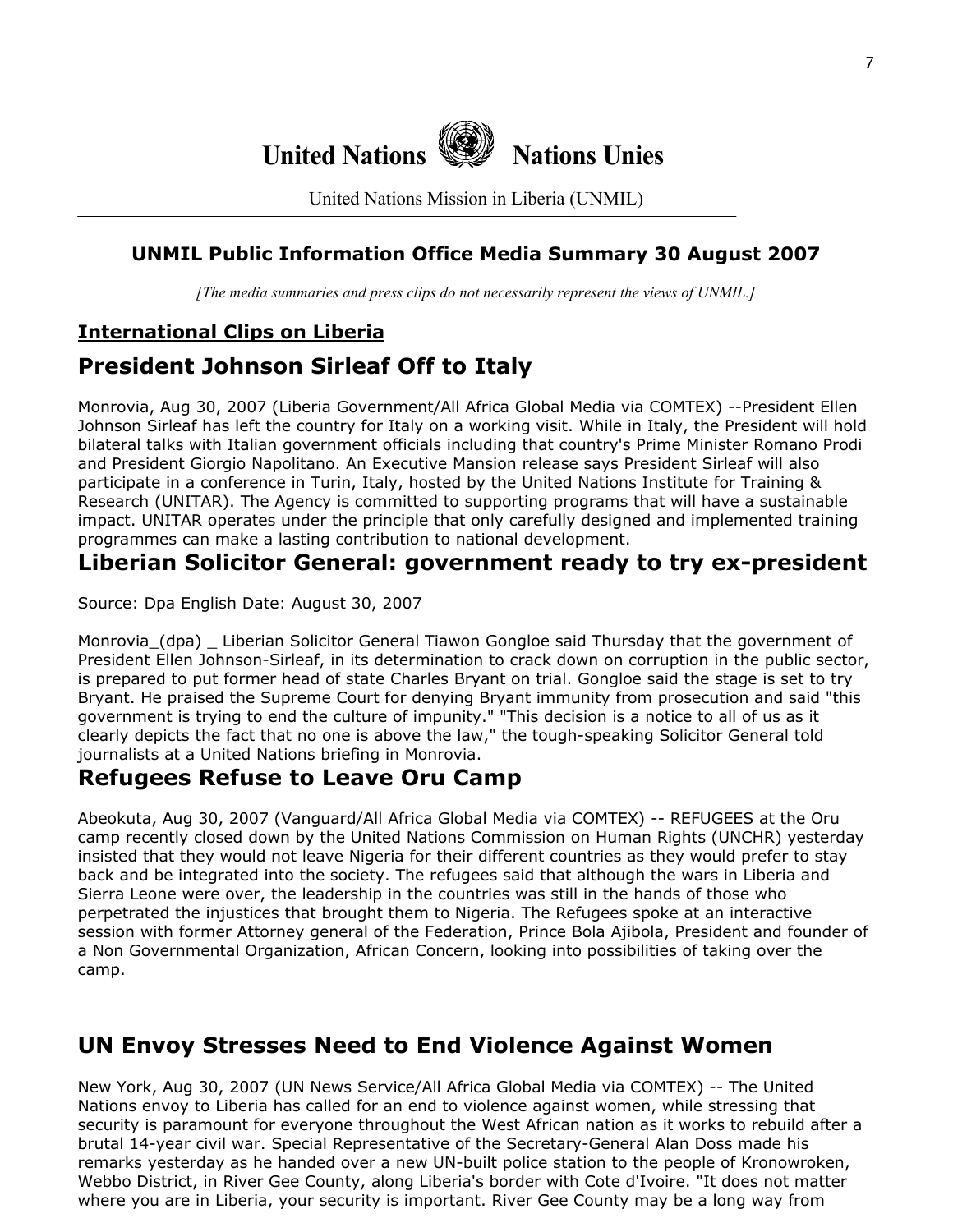Monrovia but you are not forgotten," said Mr. Doss, referring to the capital. The building was constructed under the UN Mission in Liberia's (UNMIL's) quick impact project initiative.

# **Liberia discovers 'ghost' workers**

BBC News - 30 August 2007 - Liberia's government says it has found more than 7,000 'ghost' workers on its payroll - employees who do not actually exist, or do not work for it. The discovery was made when the government embarked on a civil service overhaul to improve efficiency. The Civil Service Agency head, William Allen, told the BBC that the ghost workers "got there through the usual avenue, which is corruption". He said they had cost Liberian tax payers about \$2.6m (£1.3m) a year. All the fake names have now been removed from the payroll and a biometric identity system is being introduced, he said. "The biometric (system) is about 99.9% foolproof so once we install this technology we hope once and for all that we will be able to save the Liberian tax payers a huge sum of money," Mr Allen said.

# **International Clips on West Africa Fears of violence cloud S. Leone run-off campaign**

BO, **Sierra Leone**, Aug 30 (Reuters) - Mustapha Sesay and Femi Rashid, former foes in Sierra Leone's civil war, spar with good humoured jibes as they work together in a motorcycle taxi association that brings together ex-combatants. "I shoot you like a chicken," laughs ex-rebel child soldier Sesay, 22. "You don't know how to fight," retorts Rashid, 40, once a traditional Kamajor hunter who battled the rebels. This spirit of reconciliation allowed the former British colony in West Africa to successfully hold its first elections since United Nations peacekeepers left two years ago following the 1991-2002 war, one of Africa's most brutal conflicts. But in the Aug. 11 first round vote for the presidency, no candidate gained the 55 percent required to win.

# **Ivory Coast jails 11 for 20 years for massacre**

ABIDJAN, Aug 30 (Reuters) - A court in Ivory Coast sentenced 11 people to 20 years in jail for their part in a massacre in which at least 145 people were shot, hacked or burned to death, the justice service said on Thursday. The group were convicted on Wednesday in the town of Daloa, around 100 km (63 miles) from the volatile western Duekoue area where two villages were attacked in the early hours of June 1, 2005. "There were 21 accused. The court declared 11 of them guilty and handed down prison sentences of 20 years. Ten others were found not guilty and acquitted," prosecutor Gberi-Be Ouattara told Reuters by telephone from the court in Daloa.

# **Local Media – Newspaper**

# **Maritime Commissioner Designate Reacts to Media Reports**

 *(The Inquirer, Heritage, New Democrat, The News, The Analyst, Liberian Express, and National Chronicle)*

- In a press release issued in Monrovia on Wednesday, President Ellen Johnson-Sirleaf nominee for the position of Commissioner of the Bureau of Maritime Affairs, Cllr. John Stewart reacted to media reports linking him to multiple charges of financial improprieties in the United States.
- Cllr. Stewart said the ongoing investigation by the Washington DC Bar is purely civil and not criminal in nature as is being insinuated.
- The media reported yesterday that President Ellen Johnson Sirleaf has withheld the appointment of Cllr. Stewart as Commissioner of the Bureau of Maritime Affairs following reports that he was undergoing investigation on charges of financial improprieties.

# **President Johnson Sirleaf Identifies with Flood Victims**

*(Heritage, New Democrat, The Informer, The Analyst, Daily Observer and National Chronicle)* 

• President Ellen Johnson Sirleaf has visited flood affected areas around Monrovia and its environs and expressed concern about the level of devastation and displacement and assured that government is exerting efforts to find a long-term solution to the situation.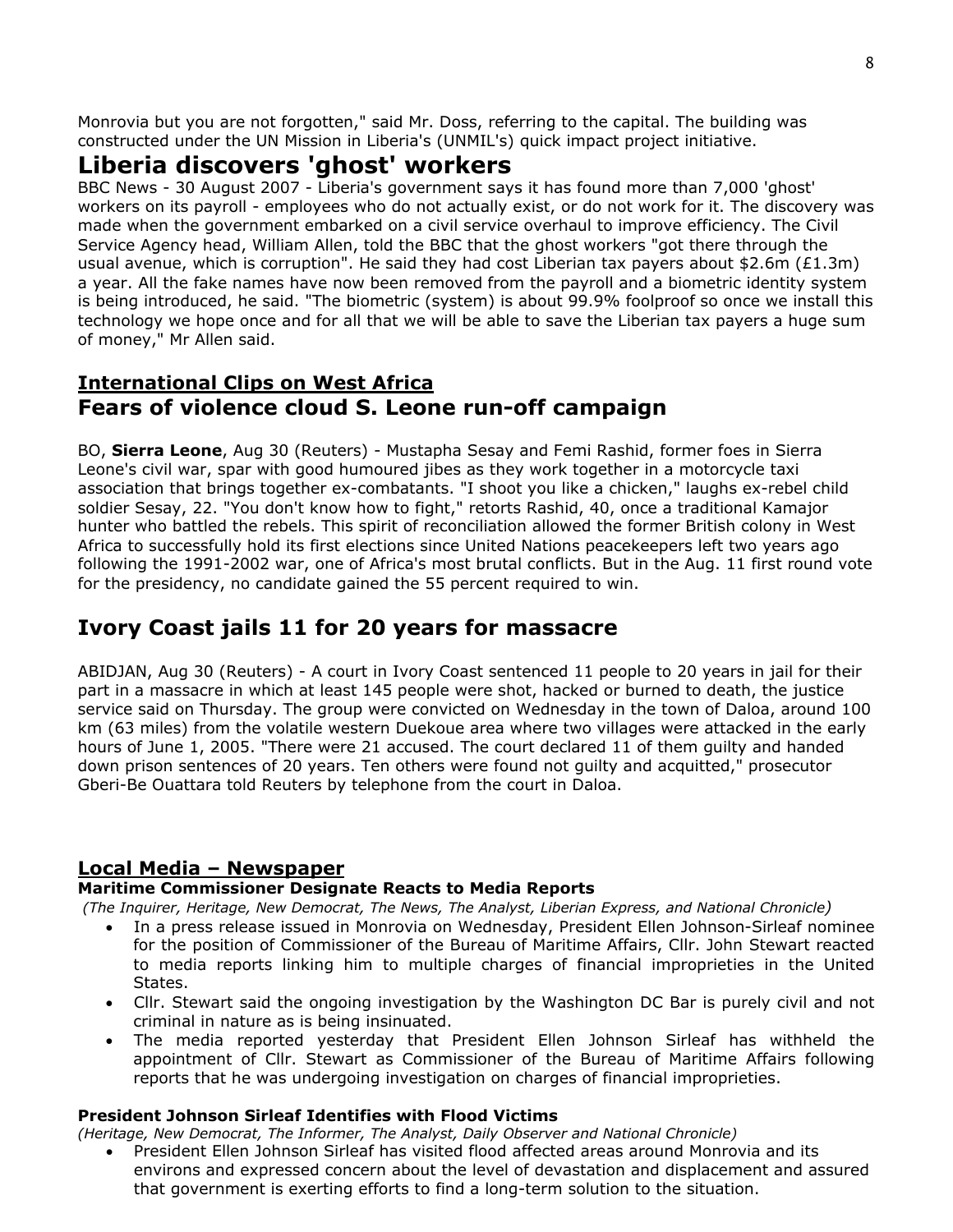• The President accompanied by Public Works Minister, Luseni Donzo and the Montserrado County Legislators also visited the damaged Kaikpu Bridge in Brewerville which served as a major transit between Monrovia and Western Liberia and urged the Minister to speed up efforts to find a solution to the problem.

#### **Solicitor General Prides Government for Winning More Cases**

*(The Informer, The Analyst, The News and Heritage)*

- Speaking yesterday during UNMIL weekly press briefing, Solicitor General Tiawan Gongloe said government has won fifty-five out of sixty-six cases tried so far this year at the level of circuit courts around the country.
- He said the cases included rape, murder, theft of property, criminal mischief, aggravated assault, armed robbery amongst others.
- Cllr. Gongloe said more criminal cases would be tried before the end of the year something he described as a hopeful sign for the criminal justice system.

#### **Former Transitional Chairman Prosecution Signals Warning, Gongloe Says**

*(The Informer, The Analyst, The News and Heritage)*

- Liberia's Solicitor General, Cllr Tiawon Gongloe says the recent ruling of the Supreme Court denying a prohibition filed by lawyers of the former Transitional Chairman Gyude Bryant to exempt him from prosecution was a resounding decision and a victory to end impunity.
- Speaking to journalists on Wednesday during UNMIL's weekly press briefing, Cllr. Gongloe said the ruling sends out a warning to current government officials that they too could be prosecuted if they are suspected of corruption.
- He said the ruling against Bryant would now make it easier for government to prosecute other former officials of the defunct National Transitional Government of Liberia.

#### **Local Media – Radio Veritas** *(News monitored yesterday at 6:45 pm)*

#### **President Johnson-Sirleaf Identifies with Flood Victims**

 *(Also reported on ELBS and Star Radio)*

#### **President Johnson-Sirleaf Leaves for Rome, Italy**

- An Executive Mansion statement issued in Monrovia yesterday said President Ellen Johnson-Sirleaf has left the country for Rome, Italy and would hold bilateral talks with Italian government officials including President Giorgio Napolitano and Prime Minister Romano Prodi.
- The statement said the President would also take part in a forum hosted by the United Nations Institute for Training and Research (UNITAR) that will bring together other prominent opinion leaders of the world including UN Secretary General Ban Ki Moon to discuss the future of the organization.

*(Also reported on ELBS and Star Radio)*

#### **National Timber Union Condemns Police Brutality Report**

- The National Timber Union of Liberia has criticized the report of the Cecil Griffiths Committee which was set up to probe allegations of Police brutality, which left a member of the Timber Union dead.
- According to the panel's report, the body being claimed by the Union is that of one Prince Zarwolo, a minor and not Prince Garwolo.
- Speaking to reporters yesterday the Secretary General of the Union, Michael Blamah condemned the report as "baseless and not credible".
- Mr. Blamah said the Union would no longer dwell on the issue of the report but on its US\$24,000 arrears government owes them. He said they would stage another peaceful demonstration if government refuses to pay their arrears.

*(Also reported on ELBS and Star Radio)*

**Star Radio** *(News culled today from website at 8:35 am)* 

# **Maritime Commissioner Designate Reacts to Media Reports**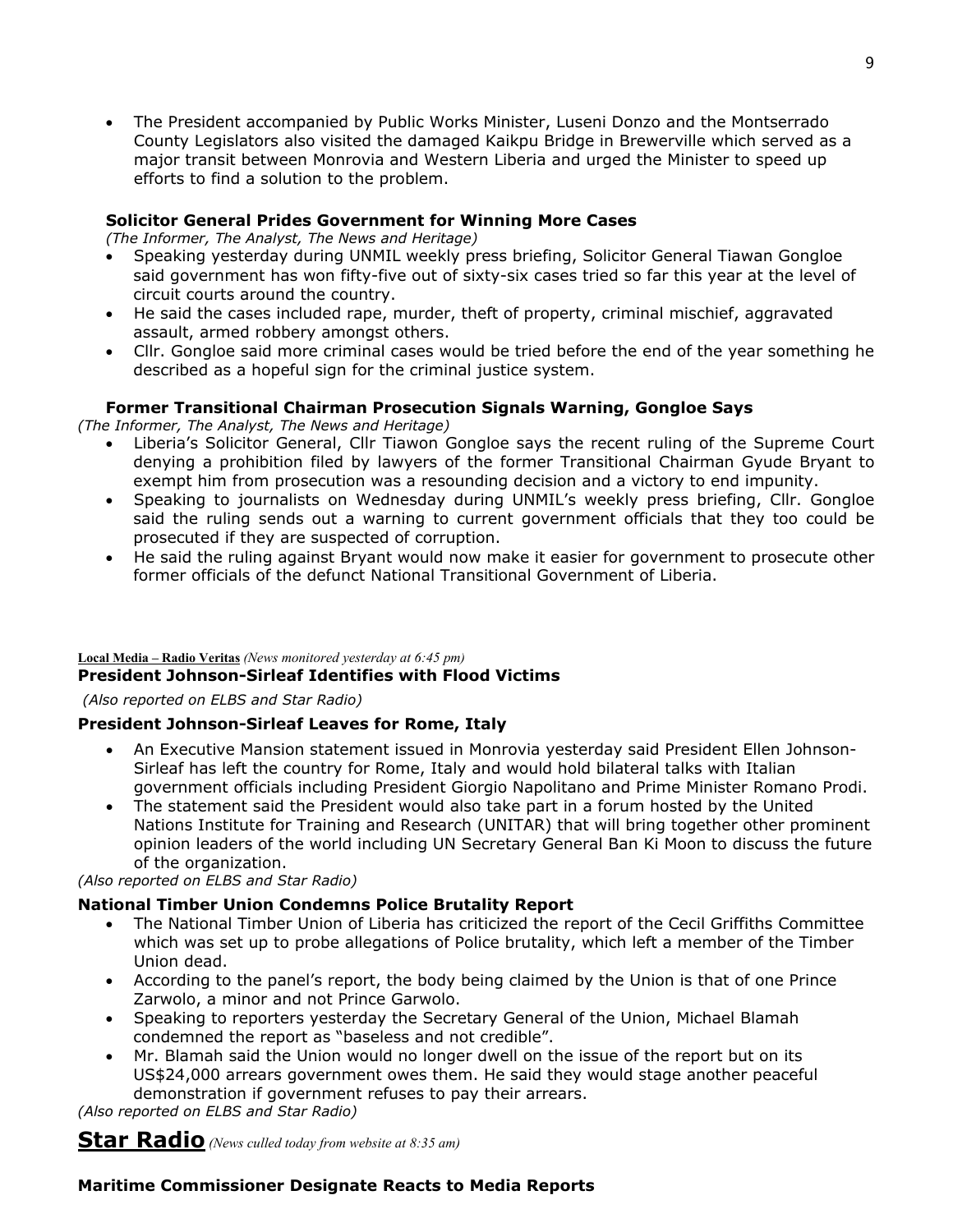#### **UN Refugee Agency to Construct Five Police Stations**

- In an interview, the Inspector General of Police, Colonel Beatrice Munah Sieh says the UN refugee agency plans to construct five Police stations in some of the counties that would accommodate Police officers at their assigned posts.
- Colonel Sieh said the Liberia National Police intends to prioritize the border counties when it comes to the construction of Police stations and indicated that the administration of the LNP would continuously exert efforts to attract donor agencies to equip the law enforcement agency.

 **\*\*\*\***